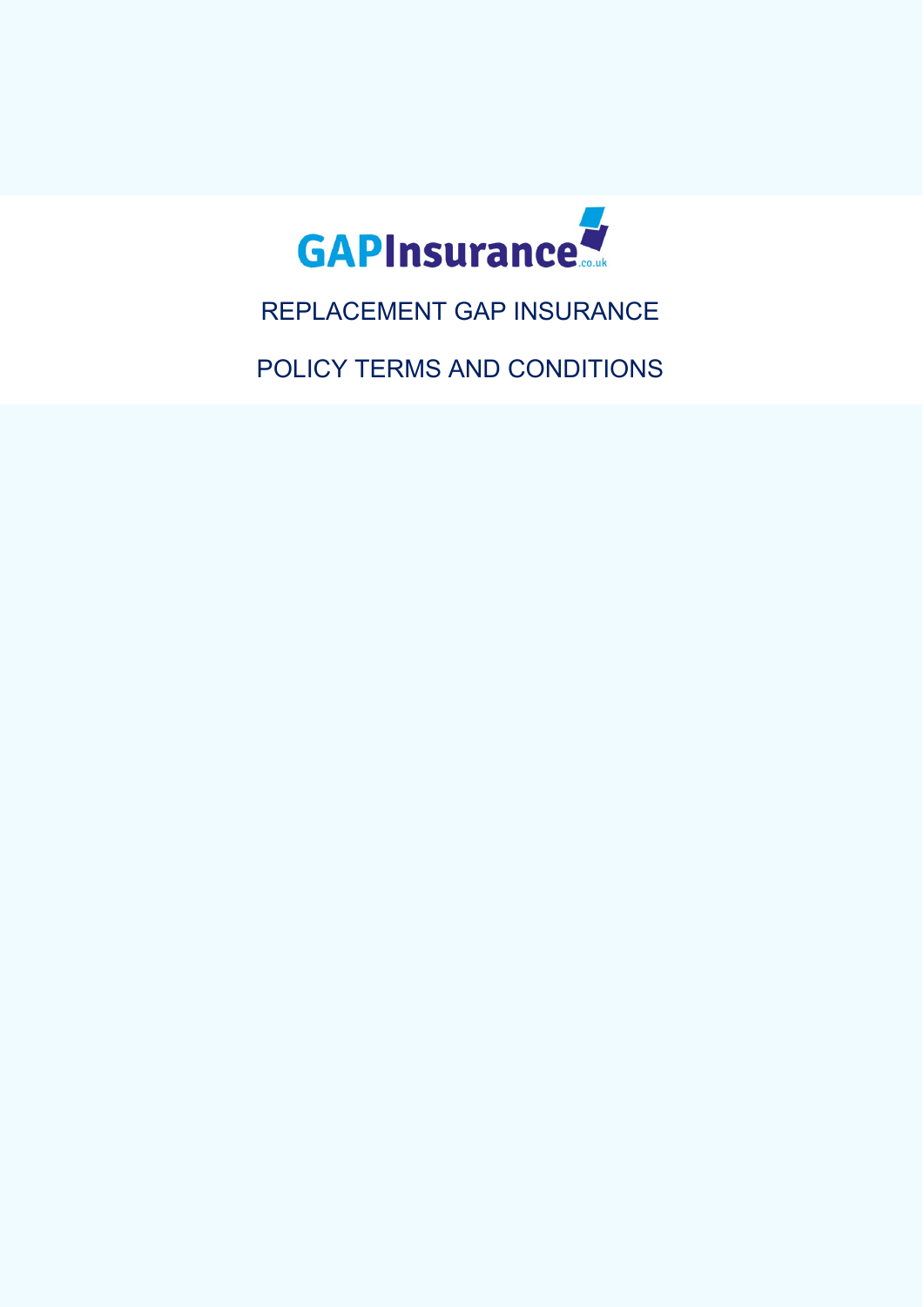# **GAPInsurance**

Replacement GAP insurance: Terms and Conditions.

# **CONTENTS**

<span id="page-1-0"></span>

| <b>SECTION 10 - DEFINITIONS</b> | 10 |
|---------------------------------|----|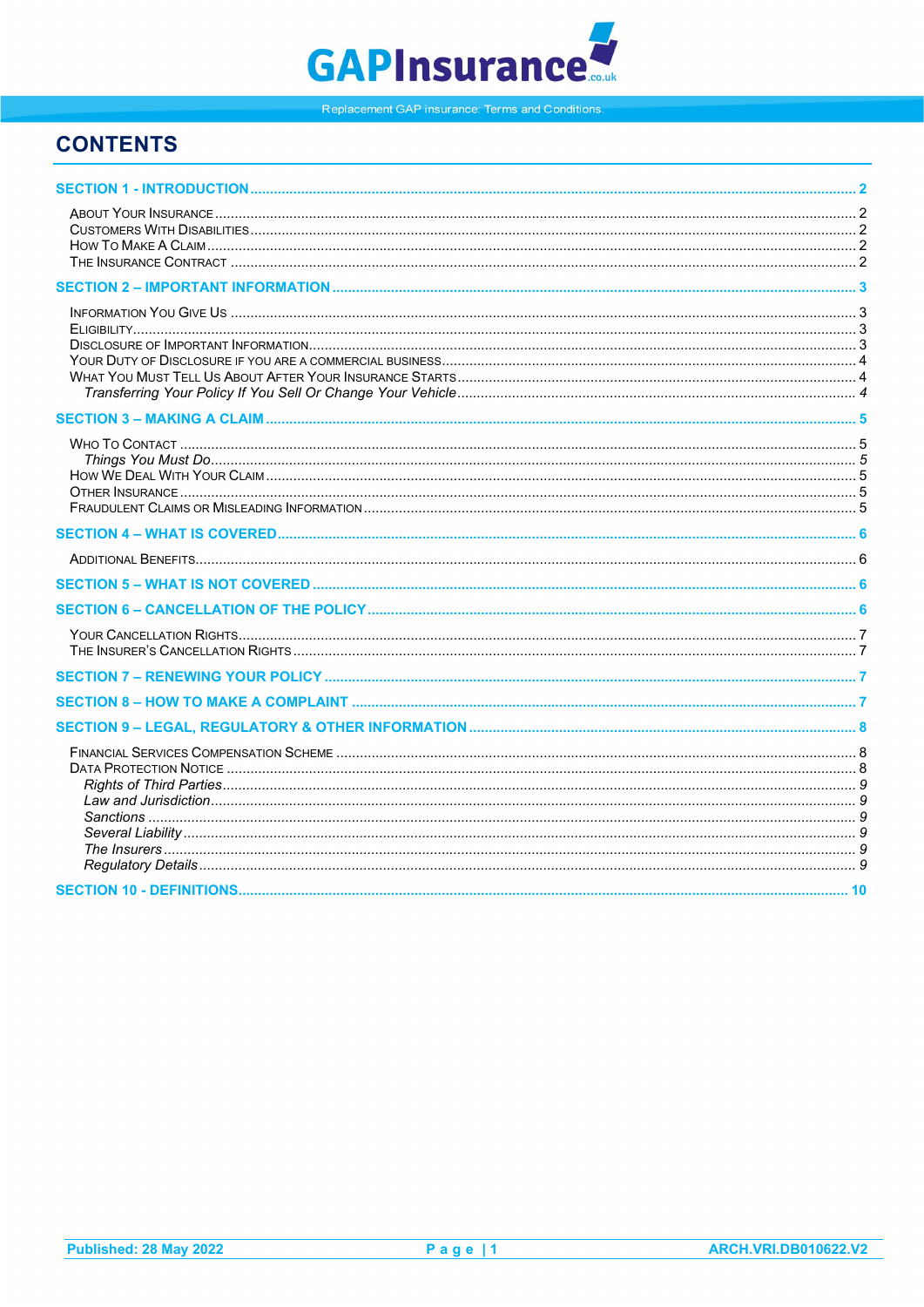

# **SECTION 1 - INTRODUCTION**

### <span id="page-2-0"></span>**About Your Insurance**

Welcome to **your** Replacement Guaranteed Asset Protection (GAP) insurance policy.

This insurance is designed to protect **you** from financial loss if **your vehicle** is written off and not replaced by a motor insurer during the **period of insurance**.

Please take time to read the "Important Information" section of this Policy Document. It tells **you** about things **you** need to check, actions **you** need to take, and things **you** need to tell **us** about once the insurance has started.

This insurance was arranged by **your agent.** The **Programme Administrator** is Virtual Insurance Products Limited. This policy has been underwritten by Arch Managing Agency Limited (referred to as "**we**", "**us**" or "**our**" in this Policy Document). Arch Managing Agency Limited is authorised by the Prudential Regulation Authority and regulated by the Financial Conduct Authority and the Prudential Regulation Authority. Claims are handled by the **Programme Administrator** on behalf of the insurer.

The date **your** insurance starts and **your period of insurance** are shown on your **Policy Schedule**.

Some words and phrases in this Policy Document and on **your Policy Schedule** will always have the same meaning wherever they appear. To make them easier to recognise when they are being used, they will be shown in **bold type**. They are all listed and explained in the "Definitions" section which can be found at the end of this Policy Document.

All insurance documents and all communications with **you** about this policy will be in English.

### <span id="page-2-1"></span>**Customers With Disabilities**

Please contact the **Programme Administrator** if **you** need any documents to be made available in large print and/or in audio format.

### <span id="page-2-2"></span>**How To Make A Claim**

To make a claim, call the **Programme Administrator** on **0330 111 3998**. Lines are open between 9am and 5pm Monday to Friday (excluding bank holidays). Alternatively, please send an email to info@notifyaclaim.co.uk or write to: Virtual Insurance Products Ltd, The Estate Office, Shadrack, Berry Pomeroy, Totnes, Devon, TQ9 6LR.

**Please Note: You must notify Virtual Insurance Products Limited that your vehicle may be declared a total loss before you accept a claim settlement from a motor insurer.**

## <span id="page-2-3"></span>**The Insurance Contract**

This Policy Document, **your Policy Schedule** and any endorsements are **your** insurance documents and together they make up the contract between **you** and **us**. It is important that **you** read this Policy Document carefully along with **your Policy Schedule** so **you** can be sure of the cover provided and to check that it meets **your** needs.

This Policy Document, **your Policy Schedule**, and any endorsements are issued to **you** by your **agent** on behalf of the **Programme Administrator,** under unique market reference B1201J211435. In exchange for **you** paying the premium amount referenced on **your Policy Schedule**, **you** are insured in accordance with the terms & conditions contained in these documents (and any amendments made to them) for the duration of **your** policy.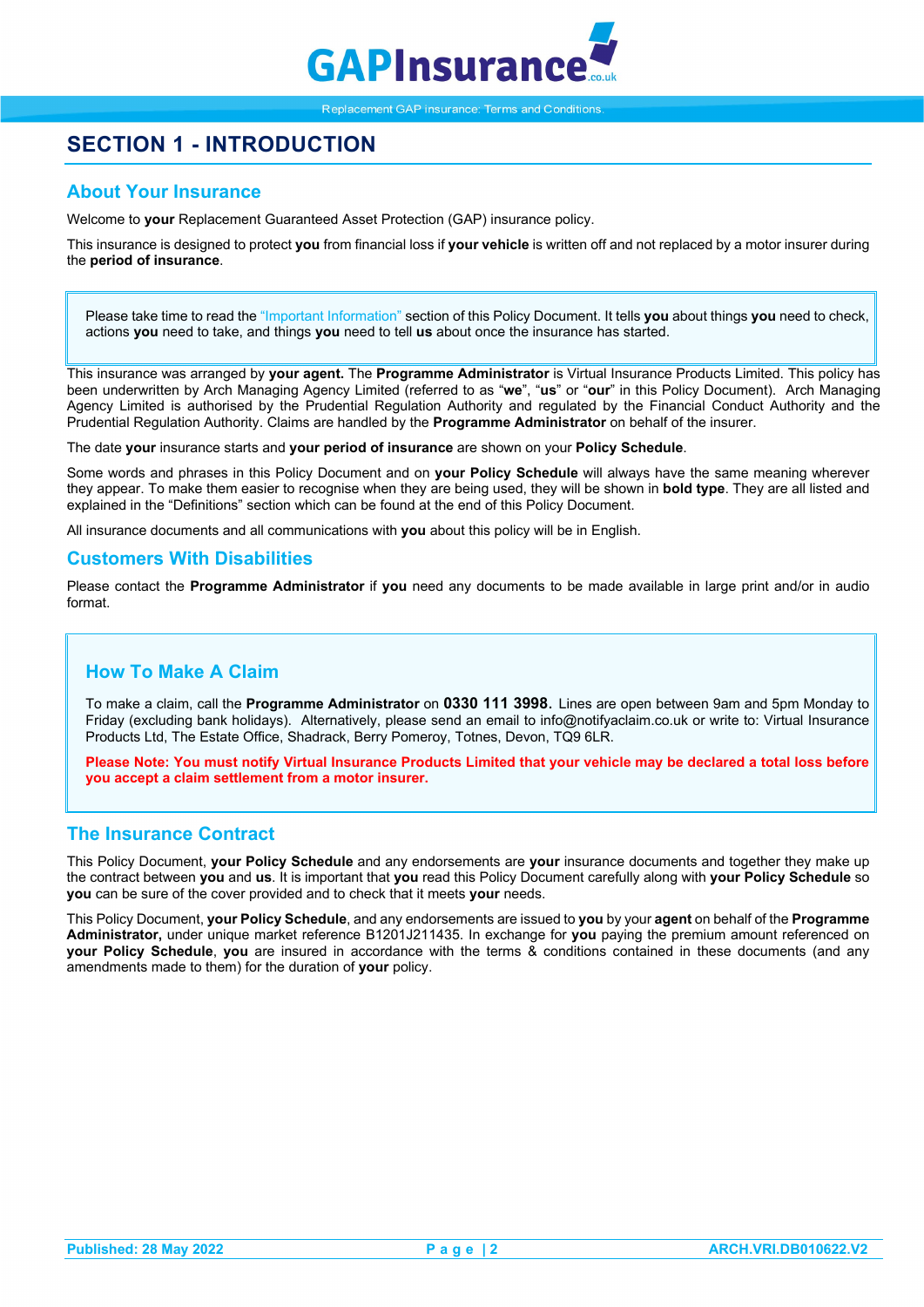

# <span id="page-3-0"></span>**SECTION 2 – IMPORTANT INFORMATION**

It is important that:

- **You** check **your Policy Schedule** to ensure the details are correct and that the cover is as **you** requested;
- **You** check that **you** are eligible for this insurance (see "Eligibility" below);
- **You** check the information **you** have given **us** is accurate (see "Disclosure of Important Information" below);
- **You** notify **your agent** as soon as possible of any inaccuracies on **your Policy Schedule,** or if **you** are not eligible for the insurance; and
- **You** comply with any duties detailed under each section of the Policy Document and under the insurance as a whole.

### <span id="page-3-1"></span>**Information You Give Us**

### <span id="page-3-2"></span>**Eligibility**

When **you** applied for this insurance, **we** asked **you** to confirm that **you** were eligible for cover. The eligibility requirements are as follows:

- 1. **Your vehicle** must be covered by a comprehensive **motor insurance** policy.
- 2. **You** are the first registered keeper of the vehicle.
- 3. **Your vehicle** is under 30 days old at the **start date** of this policy.
- 4. **Your** vehicle must not be on a Lease/Contract Hire Agreement.
- 5. **Your vehicle** has not been declared a **total loss** before the **start date** of this policy.
- 6. **Your vehicle** is registered in the UK.
- 7. **You** are a permanent resident in the UK or a UK registered company.
- 8. **The** value of **your vehicle** does not exceed £35,000 at the **start date** of this insurance.
- 9. **Your vehicle** is not a commercial vehicle.
- 10. **Your vehicle** is not being used for rallying, racing, any competitive events or for emergency use or hire (including private hire, taxis and chauffeur) or for driving school tuition.
- 11. A GAP insurance policy is not already in place for **your vehicle.**

# <span id="page-3-3"></span>**Disclosure of Important Information**

In deciding to accept this insurance and in setting the terms and premium, **we** have relied on the information **you** have given **us**, via **your agent**. **You** must take reasonable care to provide complete and accurate answers to the questions **we** ask when **you** take out or make changes to **your** policy. If the information provided by **you** is not complete and accurate:

- **we** may cancel **your** policy and refuse to pay any claim, or
- **we** may not pay any claim in full, or
- **we** may revise the premium, or
- the extent of the cover may be affected.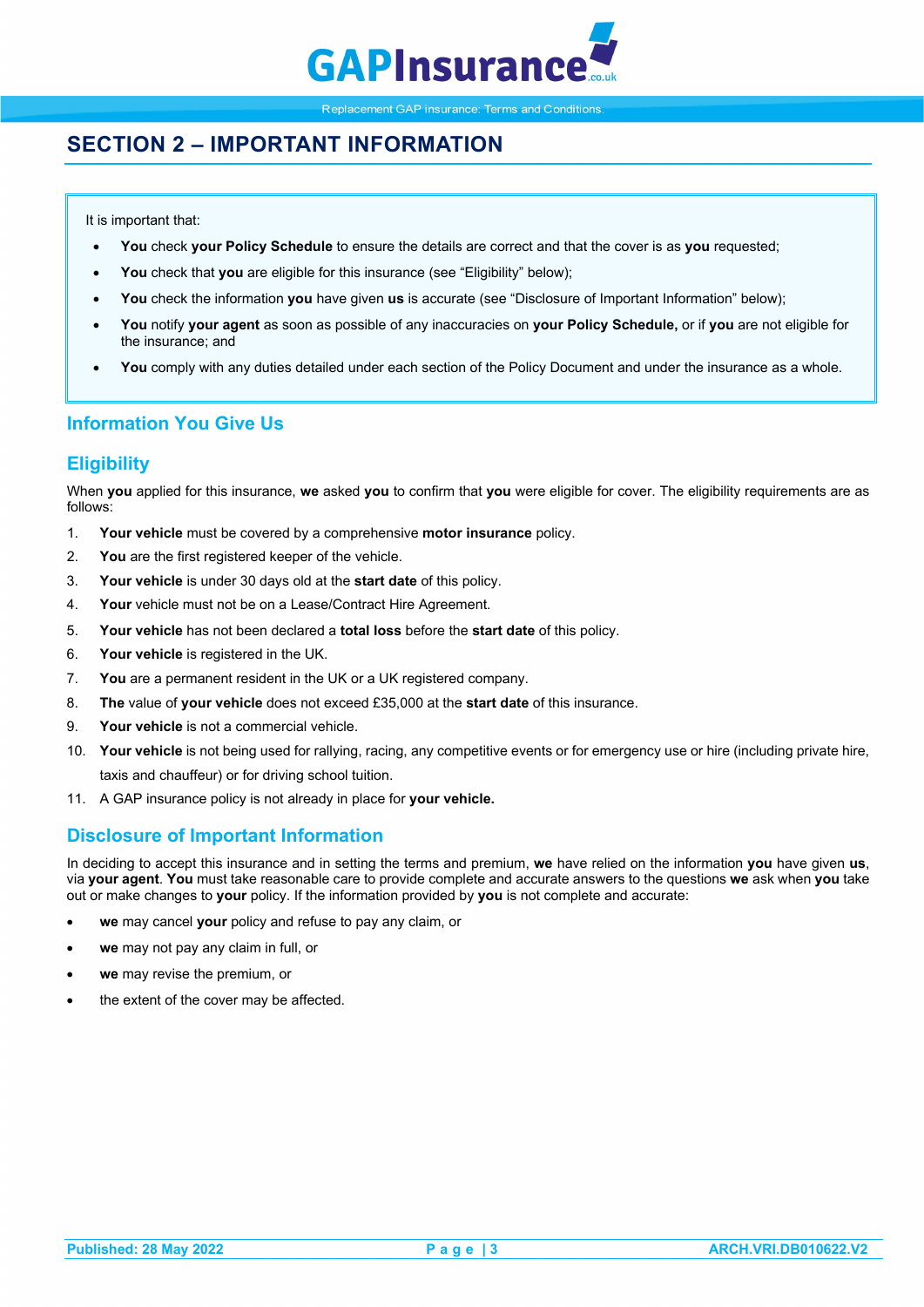

The following Duty of Disclosure section only applies if you are a commercial business.

### <span id="page-4-0"></span>**Your Duty of Disclosure if you are a commercial business**

Under the Insurance Act 2015, **you** have a duty to make a fair presentation of the risk to **us** before this policy starts and when **you**  make any amendment(s) to **your** cover. This means **you** must:

- a) Disclose all material facts which **you** know or ought to know.
- b) Make the disclosure in a reasonably clear and accessible way; and
- c) Ensure that every material representation of fact is substantially correct, and made in good faith.

A "material fact" is information that would influence **our** decision as to whether to insure **you** and if so, on what terms.

For the purposes of the duty of fair presentation, **you** are expected to know the following:

- a) If **you** are an individual (such as a sole trader or an individual partner):
	- what is known to **you** and anybody who is responsible for arranging this insurance; or

If **you** are not an individual (such as a limited company or a partnership):

- what is known to anybody who is part of **your** organisation's senior management (this means those people who play significant roles in the making of decisions about how **your** activities are to be managed or organised), or anybody who is responsible for arranging this insurance;
- b) What should reasonably be revealed by a reasonable search of information available to **you**. The information may be held within **your** organisation, or by any third party (including but not limited to subsidiaries, affiliates, the broker, or any other person who will be covered under the insurance). If the insurance is intended to insure subsidiaries, affiliates or other parties, **you** are expected to have included them in **your** enquiries, and inform **us** if **you** have not done so. The reasonable search may be conducted by making enquiries or by any other means.

If **you** breach **your** duty to make a fair presentation of the risk to **us**, then:

- where the breach was deliberate or reckless, **we** may void this policy and refuse all claims, and keep all premiums paid;
- where the breach was neither deliberate nor reckless, and but for the breach:
	- we would not have agreed to provide cover under this policy on any terms, we may avoid this policy and refuse all claims, but will return any premiums paid;
	- **we** would have agreed to provide cover under this policy but on different terms (other than premium terms), **we** may require that this policy includes such different terms with effect from its commencement, and/or
	- **we** would have agreed to provide cover under this policy but would have charged a higher premium, **our** liability for any loss amount payable shall be limited to the proportion that the premium **we** charged bears to the higher premium **we** would have charged. For example if due to a breach of fair presentation **we** charged a premium of £40.00 but **we** should have charged £80.00, for a claim submitted and agreed at a settlement value of £4,000 **you** will only be paid £2,000*.*

# <span id="page-4-1"></span>**What You Must Tell Us About After Your Insurance Starts**

### <span id="page-4-2"></span>Transferring Your Policy If You Sell Or Change Your Vehicle

If **you** sell or change **your vehicle**, **you** may transfer the remaining **period of insurance** to a replacement vehicle provided **you** continue to meet the eligibility requirements. **You** must notify the **Programme Administrator** prior to **us** accepting the transfer. A new **Policy Schedule** will be issued confirming the replacement vehicle details and the new cover option. Where the replacement vehicle is deemed to be of a higher risk, an additional premium may be required. The **Programme Administrator** will confirm any change to the premium when **you** contact them.

Continuation of cover will only apply from the **start date** shown on the new **Policy Schedule**.

**You** must also tell us about any changes to **your** circumstances such as:

- A change of address;
- A change of name (for example, by marriage);
- If **you** change the way that **you** use **your vehicle** (for example, **you** start using it for business purposes);
- If **you** make any modifications to **your vehicle**; or
- If **you** change **your** registration number to a cherished number plate.

This is not a full list and **you** should contact the **Programme Administrator** if **you** are unsure if **you** should tell **us** about a change in circumstances.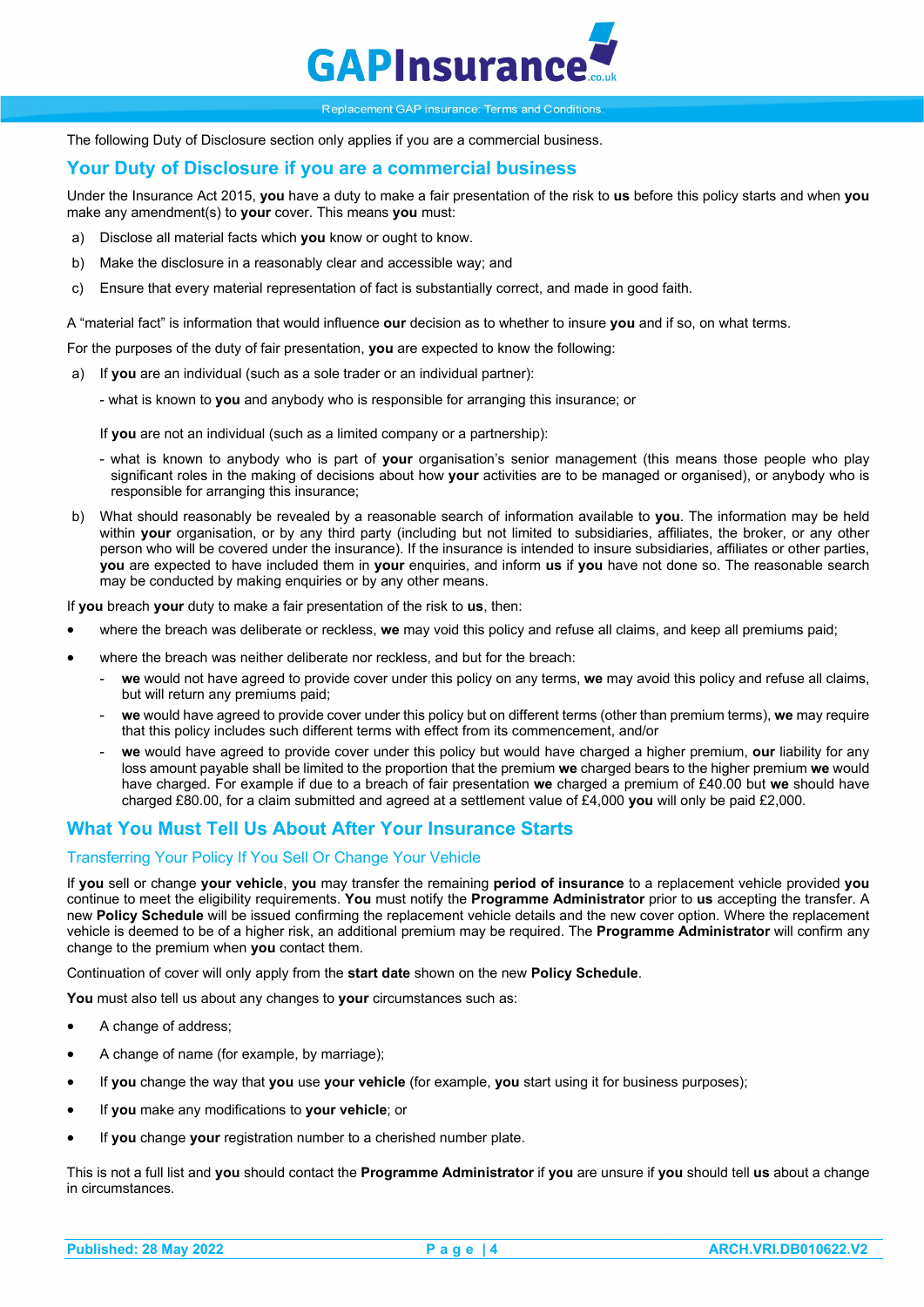

# <span id="page-5-0"></span>**SECTION 3 – MAKING A CLAIM**

### *Before you accept any offer or valuation from a motor insurer, you should notify our claims team.*

### <span id="page-5-1"></span>**Who To Contact**

To make a claim call the **Programme Administrator** on **0330 111 3998**. Lines are open between 9am and 5pm Monday to Friday (excluding bank holidays). Alternatively, please send an email to info@notifyaclaim.co.uk or write to: Virtual Insurance Products Ltd, The Estate Office, Shadrack, Berry Pomeroy, Totnes, Devon, TQ9 6LR.

### <span id="page-5-2"></span>Things You Must Do

**You** must comply with the following conditions. If **you** fail to do so, **we** may not pay **your** claim or any payment could be reduced.

- All claims must be reported to the claims team as soon as possible and within 90 days of the **total loss** offer. **You** must complete a claim form (in full) and provide at **your** own expense, any information and assistance which the claims team may require in establishing the amount of any payment under **your** insurance.
- You will need to provide supporting documents which may include:
	- proof of the amount of payment of **your total loss** claim;
	- A copy of **your** original vehicle invoice;
	- a copy of **your** motor insurance policy schedule;
	- details of **your** finance agreement/early settlement amount (if applicable);
	- other relevant documents as requested by **us**.
- If **you** do not report **your** claim as soon as possible and within 90 days of the **total loss** offer and this affects the ability of the claims team to fully assess **your** claim and/or keep **our** losses to a minimum, **your** claim may not be paid or may not be paid in full.

### <span id="page-5-3"></span>**How We Deal With Your Claim**

In order to ensure that **you** secure the correct settlement from the motor insurer, the claims team may, with **your** approval, take over the negotiation of **your motor insurance** claim.

### <span id="page-5-4"></span>**Other Insurance**

If, at the time of a valid claim under this policy, there is another insurance policy in force which covers **you** for the same loss or expense, **we** may seek a recovery of some or all of **our** costs from the other insurer. **You** must give **us** any help or information **we** may need to assist **us** with **our** loss recoveries.

### <span id="page-5-5"></span>**Fraudulent Claims or Misleading Information**

**We** take a robust approach to fraud prevention in order to keep premium rates down so that **you** do not have to pay for other people's dishonesty. If any claim under this insurance is fraudulent, deliberately exaggerated, or is intended to mislead, or if any deliberately misleading or fraudulent means are used by **you** or anyone acting on **your** behalf to obtain benefit under this insurance:

- 1. **We** shall not be liable to pay **your** claim;
- 2. **We** may recover, from **you**, any sums paid by **us** in respect of the claim; and
- 3. **We** may, by notice to **you**, treat **your** policy as having been terminated with effect from the time of the fraudulent act and **we** shall therefore not be liable for any loss or claim occurring after the time of the fraudulent act.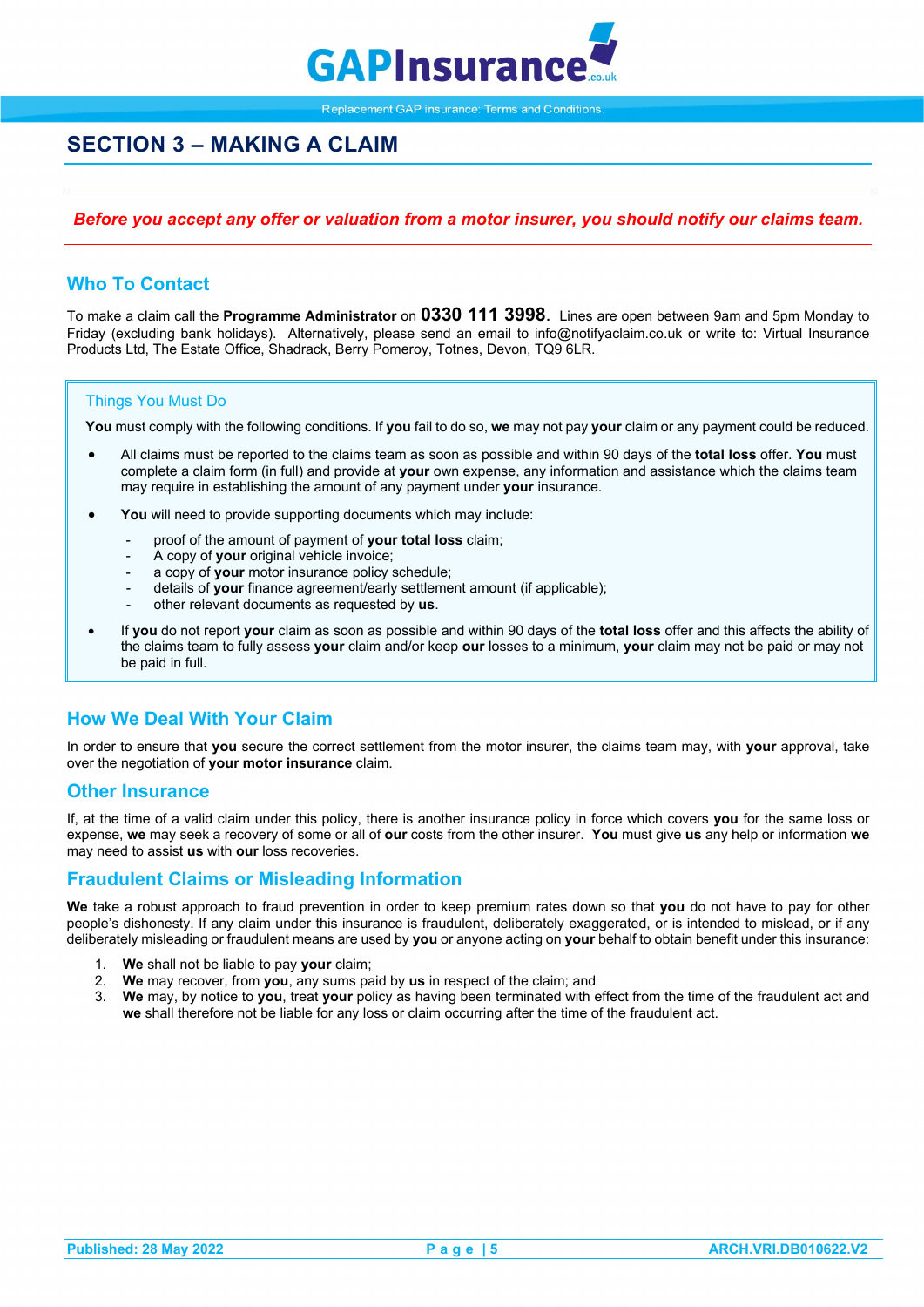

# <span id="page-6-0"></span>**SECTION 4 – WHAT IS COVERED**

Following a valid claim where **your vehicle** is declared a **total loss** by a motor insurer **we** will pay up to the **sum insured** the difference between the motor insurer's **total loss valuation** and the greater of:

- a) The cost of a **Replacement Vehicle**; or
- b) The original **purchase price** of **your vehicle**; or
- c) The **early settlement amount** that you owe under **your finance agreement**.

**Please Note: If you purchased your vehicle under a finance agreement with the dealer, we will only pay the element of the outstanding balance that relates directly to the price of your vehicle. See the definition of "Early settlement amount" in section 10, Definitions.** 

### <span id="page-6-1"></span>**Additional Benefits**

- **We** will pay up to £250 towards the excess deducted from **your** motor insurer's **total loss valuation** unless it can be recovered from a third party or any other insurance policy. This will form part of the maximum **sum insured**.
- **We** will pay up to £300 towards any vehicle modifications required for mobility purposes. This will form part of the maximum **sum insured**.
- Where **your** claim relates to the **early settlement amount** that **you** owe under **your finance agreement we** will cover **negative equity** within the **early settlement amount** up to the maximum shown in **your policy schedule.** This will form part of the maximum **sum insured.**
- If **your vehicle** is an electric vehicle for which the **battery** is subject to a **lease/contract hire agreement we** will pay the shortfall between the motor insurer's **total loss** settlement of the **battery** and the **early termination charge** that **you** owe **your lease company.** This will form part of the maximum **sum insured**.
- •

# <span id="page-6-2"></span>**SECTION 5 – WHAT IS NOT COVERED**

- <span id="page-6-3"></span>• Any claim where you have the option to receive **new vehicle provision** under the terms of **your motor insurance policy** in respect of the **total loss** of **your insured vehicle**.
- Any benefit if **you** do not meet the eligibility requirements for this policy (as detailed in the "Important Information" section on page 3 of this Policy Document.)
- Additional costs within the **early settlement amount** for anything other than the **purchase price** of **your vehicle**.
- Any claim where **you** have declined an offer to repair **your vehicle** and asked for the claim to be dealt with on a **total loss** basis.
- Any percentage or monetary amount deducted from the **total loss valuation** because of contributory negligence or due to the condition of **your vehicle.**
- Any recoverable VAT where **you** are VAT registered or part VAT registered.
- Any excess deducted from **your motor insurance total loss valuation** above £250 or if the excess is recoverable from a third party.
- Any loss of use of **your vehicle** or any other direct or indirect losses (such as travel costs or loss of earnings).
- Your vehicle if it is used as an emergency vehicle, for track days, road racing, rallying, pace making, speed testing, any other competitive event, hire (including private hire, taxis and chauffeur) or for driving school tuition.
- **Your vehicle** if it is driven by any person not holding a valid current licence to drive **your vehicle**.
- If the **total loss** was the result of a theft when **your vehicle** was left unoccupied (that is, nobody is inside it) and is left unlocked, with the windows or roof open or with the keys inside or on it.
- Any theft or malicious damage claim which is not accompanied by a valid crime reference number.
- Any **total loss** if the loss or damage to **your vehicle** is caused by an earthquake.
- Any liability **you** have under an agreement or contract unless **you** would have had that liability anyway.
- **Your vehicle** if the **total loss** occurred while the person in charge of the vehicle is convicted of driving under the influence of drink or drugs at the time of an incident, or driving against medical advice.
- Any vehicle that was not manufactured for, or intended to be sold in, the European Union.
- Any vehicle that **you** purchased from a non-VAT registered supplier.
- Your vehicle if it is used for hire or rental purposes.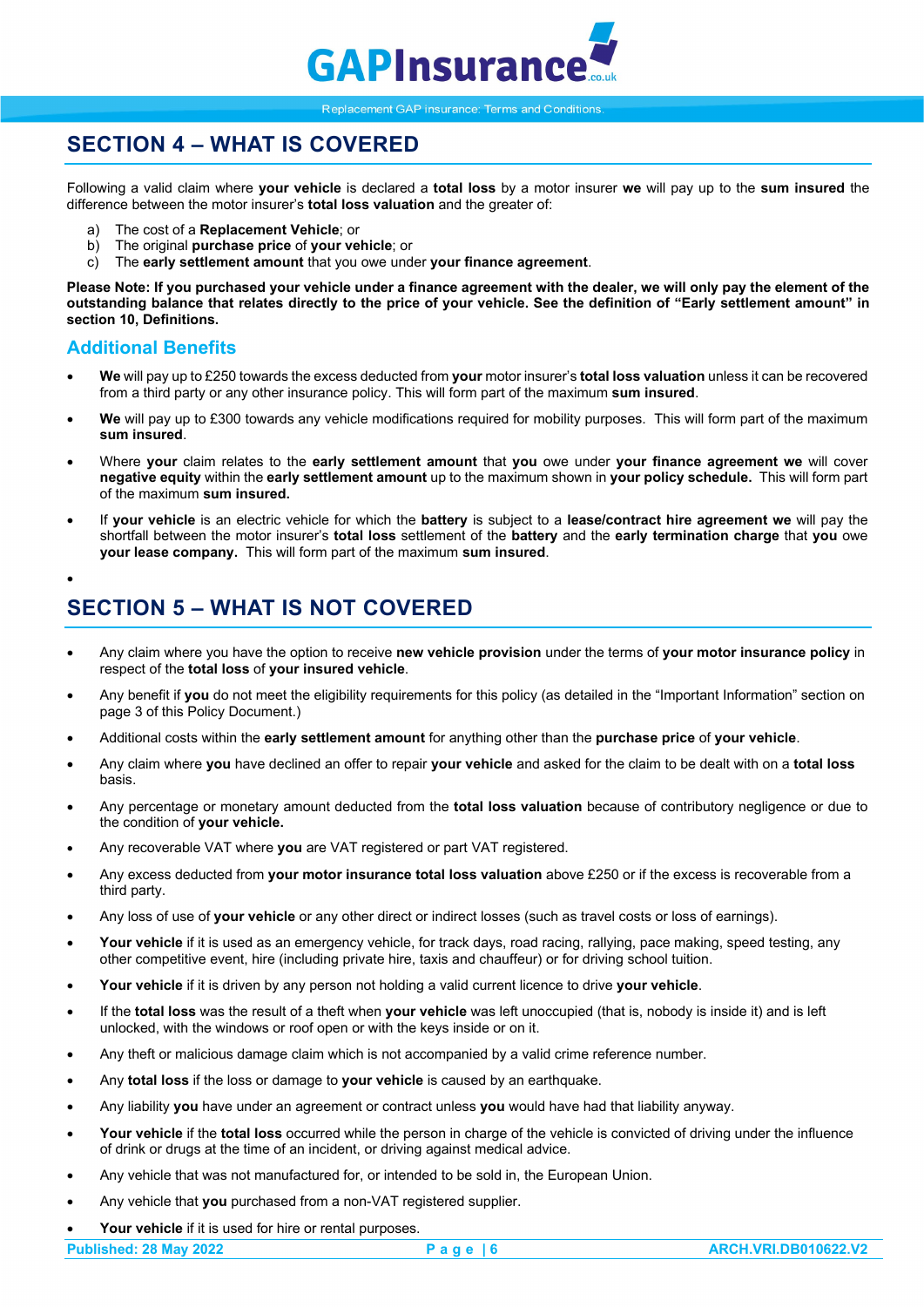

- Any **negative equity** above the amount shown in **your policy schedule**.
- The **salvage value** of **your vehicle** if **you** are not required to transfer the ownership to a motor Insurer.
- **Your vehicle** if the **total loss** occurred when being driven with **your** consent by any person who is not authorised under **your vehicles motor insurance** policy.
- Any loss resulting from war, invasion, acts of foreign enemies, hostilities (whether war be declared or not), civil war, rebellion, revolution, insurrection, military or usurped power, riot or civil commotion, terrorist activity of any kind.
- Any loss resulting from ionising radiation or contamination by radioactivity from any nuclear fuel or from any nuclear waste from the combustion of nuclear fuel.
- **We** won't pay claims that result from any loss, damage, liability, cost or expense caused deliberately or accidentally by the use of or inability to use any application, software or programme, including any computer virus or any computer related hoax.

# **SECTION 6 – CANCELLATION OF THE POLICY**

### <span id="page-7-0"></span>**Your Cancellation Rights**

**The Cooling off Period - You** can cancel **your** policy within 30 days of the **start date** or, if later, 30 days of the date **you** receive this Policy Document. **We** will refund any premiums **you** have paid as long as **you** have not made a claim and do not intend to make a claim.

**You** can also cancel **your** policy at any other time. If **you** have not made a claim and do not intend to make a claim, **you** will be entitled to a portion of **your** premium back for the unexpired **period of insurance**, less an administration charge of £30.

Please contact the **Programme Administrator** if **you** wish to cancel **your** policy.

### <span id="page-7-1"></span>**The Insurer's Cancellation Rights**

**We** can cancel this insurance by giving **you** 30 days notice in writing. **We** will only do this for a valid reason. Examples of valid reasons are as follows but these are not limited to:

- non-payment of premium in which case cancellation is effective from the date of the start of the **Period of Insurance** this has the same effect as if **you** have never had any cover or protection from this Policy;
- a change in risk occurring which means that **we** can no longer provide **you** with insurance cover;
- non-cooperation or failure to supply any information or documentation **we** request;
- threatening or abusive behaviour or the use of threatening or abusive language.

If this Policy is cancelled then, provided a claim or the possibility of a claim has not been notified to **us you** will be entitled to a refund of any premium paid, subject to a deduction for any time for which **you** have been covered.

# <span id="page-7-2"></span>**SECTION 7 – RENEWING YOUR POLICY**

This policy is non-renewable.

# <span id="page-7-3"></span>**SECTION 8 – HOW TO MAKE A COMPLAINT**

**Our** aim is to provide **you** with a high quality service at all times, although **we** do appreciate that there may be instances where **you** feel it is necessary to lodge a complaint.

If **you** do wish to complain, please note the 3 steps below, along with the relevant contact details for each step.

#### Step 1:

In the first instance, if **your** complaint does not relate to a claim, please direct it to **your agent**:

If **your** complaint does relate to a claim, please direct it to the **Programme Administrator**:

Virtual Insurance Products Limited, The Estate Office, Shadrack, Berry Pomeroy, **Totnes** Devon, TQ9 6LR.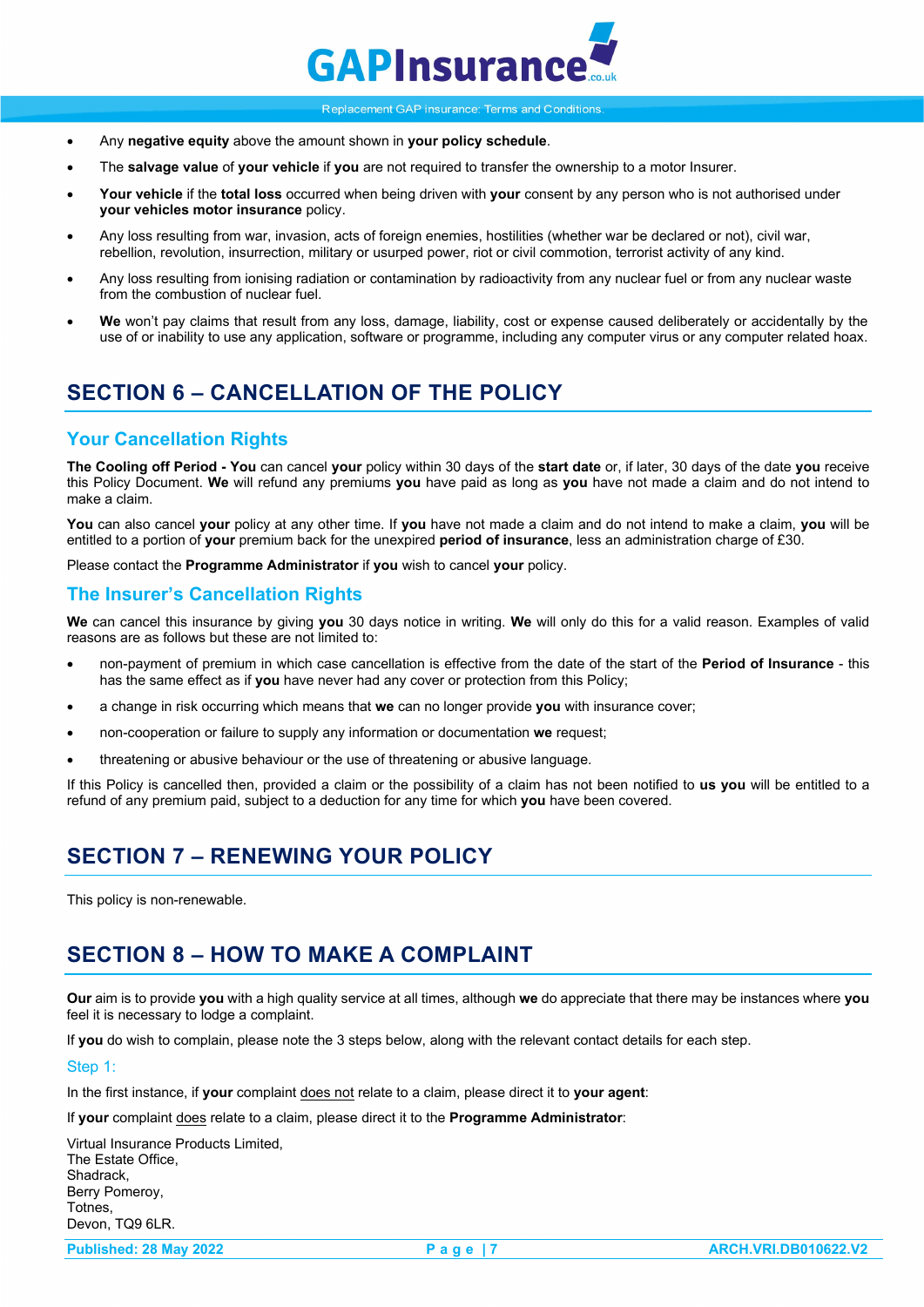

Tel: 0330 111 3093 Email: info@insurevip.co.uk

#### Step 2:

Should **you** remain dissatisfied with the outcome of **your** complaint from **your agent** or the **Programme Administrator**, **your** legal rights are not affected and **you** may refer **your** complaint to Lloyd's. Lloyd's contact information is:

Complaints at Lloyd's Fidentia House Walter Burke Way Chatham Maritime Kent ME4 4RN

Tel: +44 (0)20 7327 5693 Email[: complaints@lloyds.com](mailto:complaints@lloyds.com) Website[: www.lloyds.com/complaints](http://www.lloyds.com/complaints)

Details of Lloyd's complaints procedure are set out in a leaflet "How We Will Handle Your Complaint", which is available at the website address above. Alternatively, **you** may ask Lloyd's for a hard copy.

#### Step 3:

If **you** remain dissatisfied after Lloyd's has considered **your** complaint, **you** may have the right to refer **your** complaint to the Financial Ombudsman Service. The Financial Ombudsman Service is an independent service in the UK for settling disputes between consumers and businesses providing financial services.

The contact information is: Financial Ombudsman Service Exchange Tower London E14 9SR

Tel: 0800 0234 567 (calls to this number are free on mobile phones and landlines). Tel: 0300 1239 123 (calls to this number cost no more than calls to 01 and 02 numbers). Email[: complaint.info@financial-ombudsman.org.uk](mailto:complaint.info@financial-ombudsman.org.uk) Website: [www.financial-ombudsman.org.uk](http://www.financial-ombudsman.org.uk/)

# <span id="page-8-0"></span>**SECTION 9 – LEGAL, REGULATORY & OTHER INFORMATION**

### <span id="page-8-1"></span>**Financial Services Compensation Scheme**

**We** are covered by the Financial Services Compensation Scheme. **You** may be entitled to compensation from the scheme if **we**  are unable to meet **our** obligation to **you** under this contract. Further information can be obtained from the Financial Services Compensation Scheme, 10th Floor, Beaufort House, 15 St. Botolph Street, London, EC3A 7QU. Tel: 0800 678 1100 (Freephone) or 020 7741 4100. Website[: www.fscs.org.uk.](http://www.fscs.org.uk/)

### <span id="page-8-2"></span>**Data Protection Notice**

**We** are the data controller (as defined by the Data Protection Act 2018 and all applicable laws which replace or amend it, including the General Data Protection Regulation) who may collect and process **your** personal information.

For full details of what data **we** collect about **you**, how **we** use it, who **we** share it with, how long **we** keep it and **your** rights relating to **your** personal data, please refer to **our** Privacy Notice which is available on **our** website <https://www.archcapgroup.com/privacy-policy/>

If **you** do not have access to the Internet, please write to the Group Data Protection Officer (address below) with **your** address and a copy will be sent to **you** in the post.

In summary:

**We** may, as part of **our** agreement with **you** under this contract**,** collect personal information about **you**, including:

- Name, address, contact details, date of birth and cover required
- Financial information such as bank details
- Details of any claim

**We** collect and process **your** personal information for the purpose of insurance and claims administration.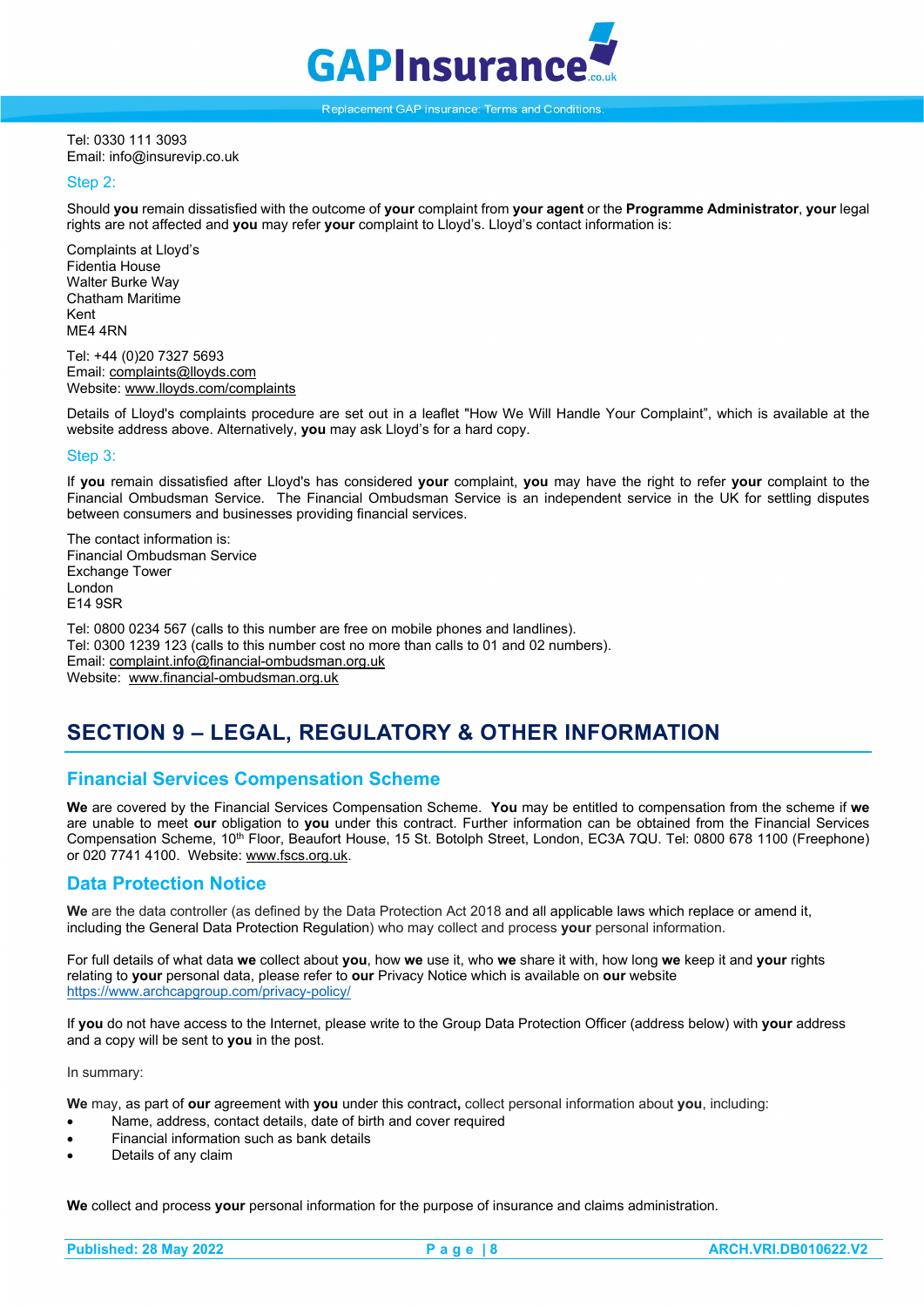

All phone calls may be monitored and recorded and the recordings used for fraud prevention and detection, training and quality control purposes.

**Your** personal information may be shared with third parties which supply services to **us** or which process information on **our** behalf (for example, premium collection and claims validation, or for communication purposes related to **your** cover). **We** will ensure that they keep **your** information secure and do not use it for purposes other than those that **we** have specified in **our** Privacy Notice.

Some third parties that process **your** data on **our** behalf may do so outside of the European Economic Area ("EEA"). This transfer and processing is protected by EU Model Contracts which aim to provide the equivalent level of data protection to that found in the EU.

**We** will keep **your** personal information only for as long as **we** believe is necessary to fulfil the purposes for which the personal information was collected (including for the purpose of meeting any legal obligations).

**We** will share **your** information if **we** are required to by law. **We** may share **your** information with enforcement authorities if they ask **us** to, or with a third party in the context of actual or threatened legal proceedings, provided **we** can do so without breaching data protection laws.

If **you** have any concerns about how **your** personal data is being collected and processed, or wish to exercise any of **your** rights detailed in **our** Privacy Notice, please contact:

Group Data Protection Officer Arch Managing Agency Limited 5<sup>th</sup> Floor, 60 Great Tower Street London EC3R 5AZ UK [ArchDPO@archcapservices.com](mailto:ArchDPO@archcapservices.com)

T + 44 20 7621 4500

#### <span id="page-9-0"></span>Rights of Third Parties

A person who is not a party to this policy has no right under the Contracts (Rights of Third Parties) Act 1999 to enforce any term of this policy but this does not affect any right or remedy of a third party which exists or is available apart from that Act.

For **your** information, the Contracts (Rights of Third Parties) Act 1999 allows a person who is not a party to a contract to be able to enforce that contract if the contract expressly allows him to or if the contract confers a benefit upon him. However the Act will not be applied if the parties make it clear in the contract that the third party does not have the right to enforce it. For further guidance please see www.legislation.gov.uk or contact the Citizens Advice Bureau.

#### <span id="page-9-1"></span>Law and Jurisdiction

Unless specifically agreed to the contrary this policy shall be governed by the laws of England and Wales and subject to the exclusive jurisdiction of the courts of England.

#### <span id="page-9-2"></span>**Sanctions**

**We** shall not be deemed to provide cover and **We** shall not be liable to pay any claim or provide any benefit hereunder to the extent that the provision of such cover, payment of such claim or provision of such benefit would expose **us** to any sanction, prohibition or restriction under United Nations resolutions or the trade or economic sanctions, laws or regulations of the European Union, United Kingdom or United States of America.

#### <span id="page-9-3"></span>Several Liability

The subscribing insurers' obligations under contracts of insurance to which they subscribe are several and not joint and are limited solely to the extent of their individual subscriptions. The subscribing insurers are not responsible for the subscription of any cosubscribing insurer who for any reason does not satisfy all or part of its obligations.

#### <span id="page-9-4"></span>The Insurers

Arch Managing Agency Limited.

#### <span id="page-9-5"></span>Regulatory Details

Arch Managing Agency Limited is registered in England and Wales under company registration number 06948515. Our registered office is 5th Floor, 60 Great Tower Street, London EC3R 5AZ.

<span id="page-9-6"></span>Virtual Insurance Products Limited is authorised and regulated by the Financial Conduct Authority. Firm Reference: 307038.